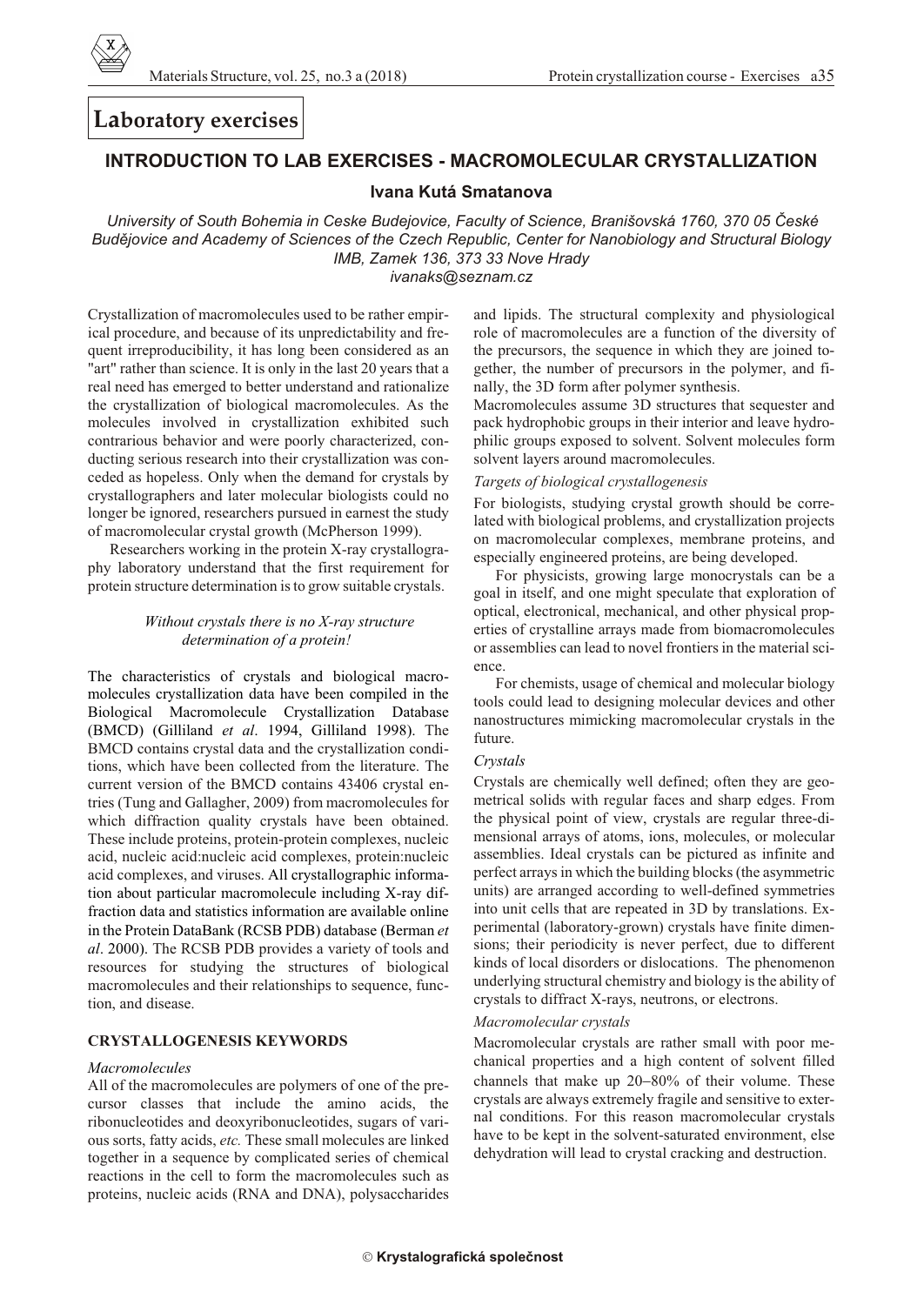Table 1. Parameters effecting the crystallization of macromolecules.

| Physical                                                                                                                                                                                                                                                                                                                                                                                                           | Chemical                                                                                                                                                                                                                                                                                                             |
|--------------------------------------------------------------------------------------------------------------------------------------------------------------------------------------------------------------------------------------------------------------------------------------------------------------------------------------------------------------------------------------------------------------------|----------------------------------------------------------------------------------------------------------------------------------------------------------------------------------------------------------------------------------------------------------------------------------------------------------------------|
| Temperature<br><b>Surfaces</b><br>Methodology/approach to equlibrium<br>Gravity<br>Pressure<br>Time<br>Vibrations/sound/mechanical perturbations<br>Electrostatic/magnetic fields<br>Dielectric properties of the medium<br>Viscosity of the mediurate of equlibrationm<br>Homogeneous or heterogenous nucleants<br>Rate of equilibrium                                                                            | pH<br>Precipitant type<br>Precipitant concentration<br>Ionic strength<br>Specific ions<br>Degree of supersaturation<br>Reductive/oxidative environment<br>Concentration of the macromolecules<br>Metal ions<br>Crosslinkers/polyions<br>Detergents/surfactants/amphophiles<br>Non-macromolecular impurities          |
| <b>Biochemical</b>                                                                                                                                                                                                                                                                                                                                                                                                 | Biological                                                                                                                                                                                                                                                                                                           |
| Purity of the macromolecule/impurities<br>Ligands, inhibitors, effectors<br>Aggregation state of the macromolecule<br>Post-translation modifications<br>Source of macromolecule<br>Proteolysis/hydrolysis<br>Chemical modifications<br>Genetic modifications<br>Inherent symmetry of the macromolecule<br>Stability of the macromolecule<br>Isoelectric point<br>History of the sample (denaturation, degradation) | Rarity of most biomacromolecules<br>Biological sources and physiological state of organisms or cells<br><b>Bacterial contaminants</b>                                                                                                                                                                                |
|                                                                                                                                                                                                                                                                                                                                                                                                                    | Purity of macromolecules<br>Macromolecular contaminants<br>(odd macromolecules or small molecules)<br>Sequence microheterogeneities<br>(fragmentation by proteases or nucleases)<br>Conformation microheterogeneities<br>(flexible domains, oligomers, aggregation)<br>Batch effects (two batches are not identical) |

Table 2. Essential questions to consider prior to successful crystallization.

| Biology and production                                                                                                                                                                                                                                                      | Biochemistry                                                                                                                                                                                                                                                                                                                                                                                           |
|-----------------------------------------------------------------------------------------------------------------------------------------------------------------------------------------------------------------------------------------------------------------------------|--------------------------------------------------------------------------------------------------------------------------------------------------------------------------------------------------------------------------------------------------------------------------------------------------------------------------------------------------------------------------------------------------------|
| What is the biological origin of the protein of your interest?<br>Has the gene encoding the protein been sequenced<br>Has the protein been cloned?<br>How many mg/l of culture can you produce?<br>How many mg of the protein can you obtain in standard purifi-<br>cation? | How long does it take to purify one batch of the protein?<br>How do you assess purity of the protein?<br>(SDS-PAGE, HPLC, MASS)<br>What are the principal characteristics of the protein?<br>(Mr, isoelectric point, disulfide bridges, hydrophobicity, etc.)<br>What are the friendly solvents?<br>Is the protein monomeric or oligomeric?<br>What is the stability of the protein vs time, T, or pH? |

#### *Crys tal li za tion and crys tal li za tion strat egy*

Crystallization is a multiparametric process involving the three classical steps of nucleation, growth, and termination of growth. The tactics to crystallize proteins can be separated into two parts assuming that a significant quantity of pure homogeneous protein is available. First the initial condition must be established where the protein molecule can be displaced into a state of supersaturation followed by an equilibration process that favors minimal nucleation and optimal crystal growth. The methods of crystallizing proteins usually have to be applied over a broad set of conditions adjusting chemical variations such as pH, ionic strength, metal ions or detergents. Physical factors including temperature, gravity, surfaces, viscosity, dielectric properties or vibrations must also be considered during the crystallization process. Biochemical issues also come into play where the purity, modification or aggregations determine the fate of successful crystal growth. In 1999 McPherson (1999) reviewed a comprehensive list of factors effecting protein crystal growth (Table 1). Even when initial crystallization conditions were successfully determined and crystals were produced, their quality may not be sufficient for X-ray diffraction and thus not adequate for subsequent structure determination. Here optimization of the initial screening conditions must be performed to improve the quality of the crystal to enable X-ray analysis. This entails fine 'tuning' of any of the variable parameters described above aimed at optimizing the supersaturation state to produce a crystal of the highest quality.

Because of the multiparametric nature of the crystallization process and the diversity of the individual properties of proteins, it is strongly recommended to collect as much information about the protein of interest as possible. Table 2 lists examples of questions essential to consider prior to any crystallization experiments.

#### *Crys tal li za tion ex per i ments*

Generally, the protein crystallization experiments proceed in two steps. First step is test screening of the protein solu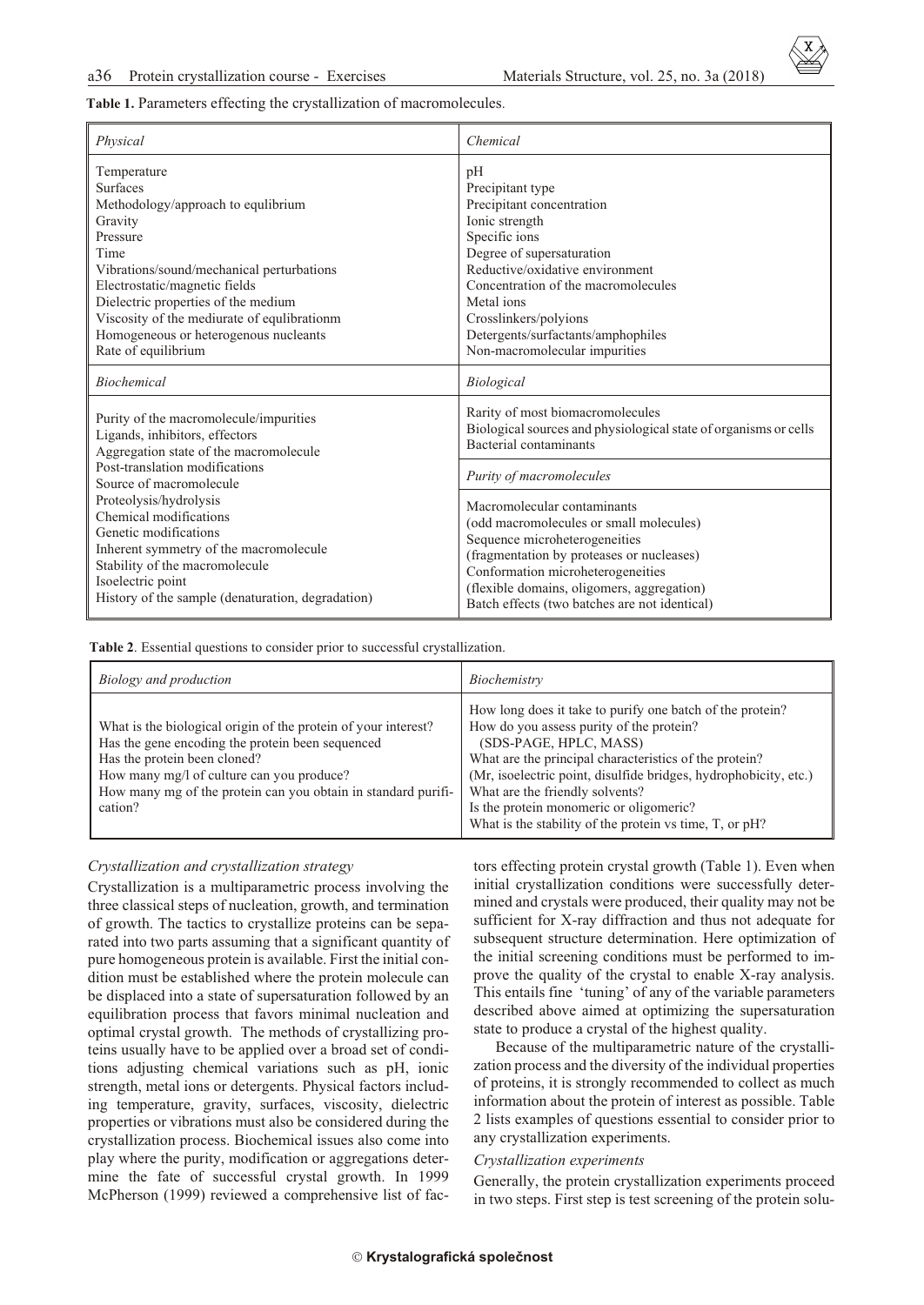bility considering the precipitants (precipitating agents) and other solution components. Usually in this step, insoluble protein is observed as an amorphous precipitate, which means that the precipitation conditions were too severe to allow crystal growth. In the second optimization step conditions, which gave rise to precipitates in the first step, are modified systematically to allow the advance to insoluble state that is required for the formation of crystal nuclei.

#### *Crys tal li za tion re sults*

For the examination of the crystallization trials a stereomicroscope is used. Crystals are usually easy to distinguish from amorphous precipitate. Diffractable crystals are typically single, transparent, of a defined form characterized by planar faces and free of cracks and any defects. Crystals are often birefringent, *i.e.* they appear dark and bright as they rotate under crossed polarizers in the stereomicroscope. Several methods to test whether crystals are protein or salt are now available. These include crush test, dehydration test, and dye binding test, gel electrophoresis and X-ray diffraction.

In the case of growing microcrystals, the seeding techniques can be used to grow the crystal. The seeds (microcrystals) are transferred to a new protein-precipitant drop

using a streak seeding wand or a crystal transfer syringe, respectively. Seeds provide a template on which further molecules can assemble, and given the proper environment, time, and patience, the seed will enlarge into a crystal.

Experience and reproducibility are guides in making crystallization experiments. Don't forget this and welcome in PX!

Berman HM, Westbrook J, Feng Z, Gilliland G, Bhat TN, Weissig H, Shindyalov IN, Bourne PE: *The Protein Data Bank*. Nucleic Acids Research 28, 235-242 (2000).

Gilliland GL: *A biological macromolecule crystallization database: A basis for a crystallization strategy. J. Cryst.* Growth 90, 50-51 (1998).

Gilliland, GL, Tung M, Blakeslee DM and Ladner J: *The Bi o log i cal Macromolecule Crys tal li za tion Da ta base, Ver sion 3.0: New Fea tures, Data, and the NASA Ar chive for Pro tein Crys tal Growth Data*. Acta Cryst. D50, 408-413 (1994).

McPherson A: *Crystallization of biological macromolecules.* Cold Spring Harbor Laboratory Press, New York (1999).

**E1**

# **CONVENTIONAL CRYSTALLIZATION METHODS AND THEIR MODIFICATIONS: EXERCISES**

### **Jeroen R. Mesters**

*In sti tute of Bio chem is try, Lübeck Uni ver sity, Ratzeburger Allee 160, D-23538 Lübeck mesters@biochem.uni-luebeck.de*

The most frequently used crystallization method is the **vapor diffusion technique.** In practice, sitting or hanging droplets (typically mixture of equal volumes of protein and crystallization solution) of up to a few microliters are placed over a reservoir containing a commercial screen solution. Can this method be optimized to boost the outcome?

Yes, it can! Once the solubility of the protein has been optimized with the help of the Hofmeister series and DLS measurements, simple but effective modifications of the classical hanging or sitting drop vapor diffusion experiments will help you to increase your chances of obtaining crystals.

During the hands-on practical exercises, several of the pre and post set-up alterations will be demonstrated and/or discussed in detail. We will use the Gryphon crystallization robot for setting up 96 well plates and show how to optimize the outcome of these kinds of methodologies and how to prepare it for later ease of analysis.

- 1. J. Drenth, Principles of Protein X-ray Crystallography (Third Edition, Chapter 16), Springer Science+Business Media LLC.
- 2. T.M. Bergfors, *protein crystallization strategies*, tech*niques, and tips*, IUL Biotechnology series.
- 3. A. Ducruix and R. Giegé, *crys tal li za tion of nu cleic ac ids* and proteins, Oxford University Press.
- 4. A. McPherson, *crys tal li za tion of bi o log i cal macromolecules*, Cold Spring Harbor Laboratory Press.
- 5. S. Iwata, *meth ods and re sults in crys tal li za tion of mem brane proteins*, International University Line Biotechnology series.
- 6. N. Chayen, Protein Crystallization Strategies for Structural Genomics, IUL Biotechnology Series.
- 7. [http://www.iobcr.org](http://iobcr.org)

sulfate > phosphate > acetate > citrate > chloride > nitrate >> chlorate > thiocyanate  **Li+ > Na+ > K+ > NH4+ > Mg2+**

| Most stabilizing        | >>> | Most destabilizing       |
|-------------------------|-----|--------------------------|
| <b>Salting out</b>      | >>> | Salting in               |
| <b>Lower solubility</b> | >>> | <b>Higher solubility</b> |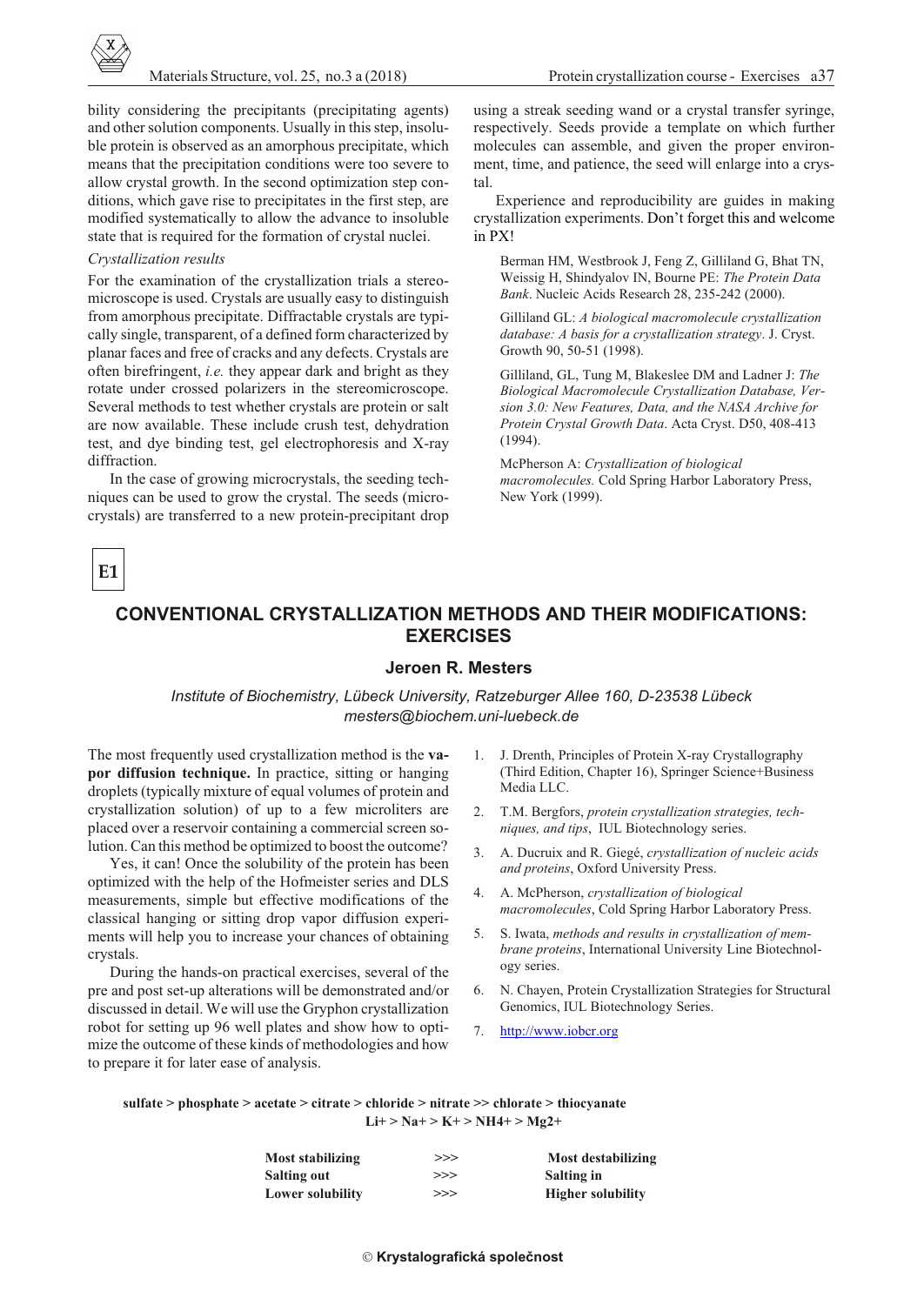# THE SECRET LIFE OF YOUR CRYSTALLIZATION DROP: DO YOU KNOW WHAT **REALLY HAPPENS IN YOUR DROPS?**

#### **Bernhard Rupp**

k.-k. Hofkristallamt, Vista, CA 92084, USA Innsbruck Medical University, A 6020 Innsbruck, Austria br@hofkristallamt.org

The chemical composition of a crystallization cocktail determines whether a protein solution can reach a thermodynamically metastable state of supersaturation from which it can return to an equilibrium in which the separating protein-rich phase may be a ordered protein crystal. Whether this state can be actually reached, depends on the kinetics which are much harder to control. Many method-dependent parameters such as drop size, protein-precipitant ratio, or mixing rates, are not known and affect kinetic phenomena such as nucleation and convection. With a digital microscope camera we will observe instant nucleation and crystallization in a protein drop showing convection and diffusion patterns with microcrystals floating and moving through the crystal while they grow. During the growth phase of the crystals we will review again selected problems in crystallization space using the phase diagrams.

E<sub>3</sub>

 $E2$ 

# **CRYSTALLIZATION OF MEMBRANE PROTEINS IN LIPIDIC SYSTEMS**

#### **Martin Caffrey**

see L3

E4

### **MANUAL SEEDING LAB EXERCISES**

### **Terese Bergfors**

Dept. of Cell and Molecular Biology, Biomedical Center, Box 596, Uppsala University, 753 29 Uppsala, Sweden terese.bergfors@icm.uu.se

One of the most common questions in macromolecular crystallization is: "I have some small (or ugly, or bad) crystals now, what can I do to improve them?" One powerful optimization tool is seeding. In this technique, crystals grown previously are introduced into new drops. The "seed crystals" can be microcrystals, spherulites, or even other solid phases found by the initial screening experiments. In the new drops, these "seed crystals" become ready-made templates for the protein molecules to accumulate on. This eliminates the need for spontaneous nucleation, which is a kinetically limiting step in crystallogenesis.

There are many ways of performing seeding and this lab exercise will demonstrate two of them, streak-seeding (Stura, 1999) and jab-seeding (Mac Sweeney & D'Arcy, The exercises demonstrate seeding by manual  $2009$ ). methods, but seeding can also be done robotically, as will be demonstrated by Patrick Shaw Stewart. The purposes of the experiments are:

• To learn how to transfer seeds by easy, fast, and technically simple manual methods.

- To observe the effects of decreasing protein concentration on the seed growth.
- To observe the effects of diluting the number of seeds
- To compare streak-seeding and jab-seeding as methods for microseed transfer

Stura, E. Chapter 14: Seeding (1999) in Protein Crystallization, Ed. T. Bergfors, International University Line, La Jolla, California.

Bergfors, T. (2003) Seeds to Crystals. J. Structural Biol. Vol. 142, 66-76.

Mac Sweeney, A. and D'Arcy, A. Chapter 6: Seeding (2009) in Protein Crystallization, 2<sup>nd</sup> Edition, T. Bergfors, Ed., International University Line, La Jolla, California.

D'Arcy, A., Bergfors, T., Cowan-Jacob, S.W. and Marsh, M. (2014) Microseed matrix screening for optimization in protein crystallization: what have we learned? Acta Cryst F70, 1117-1126.

Seeding Lab Exercises enclosed at the end of book of abstracts.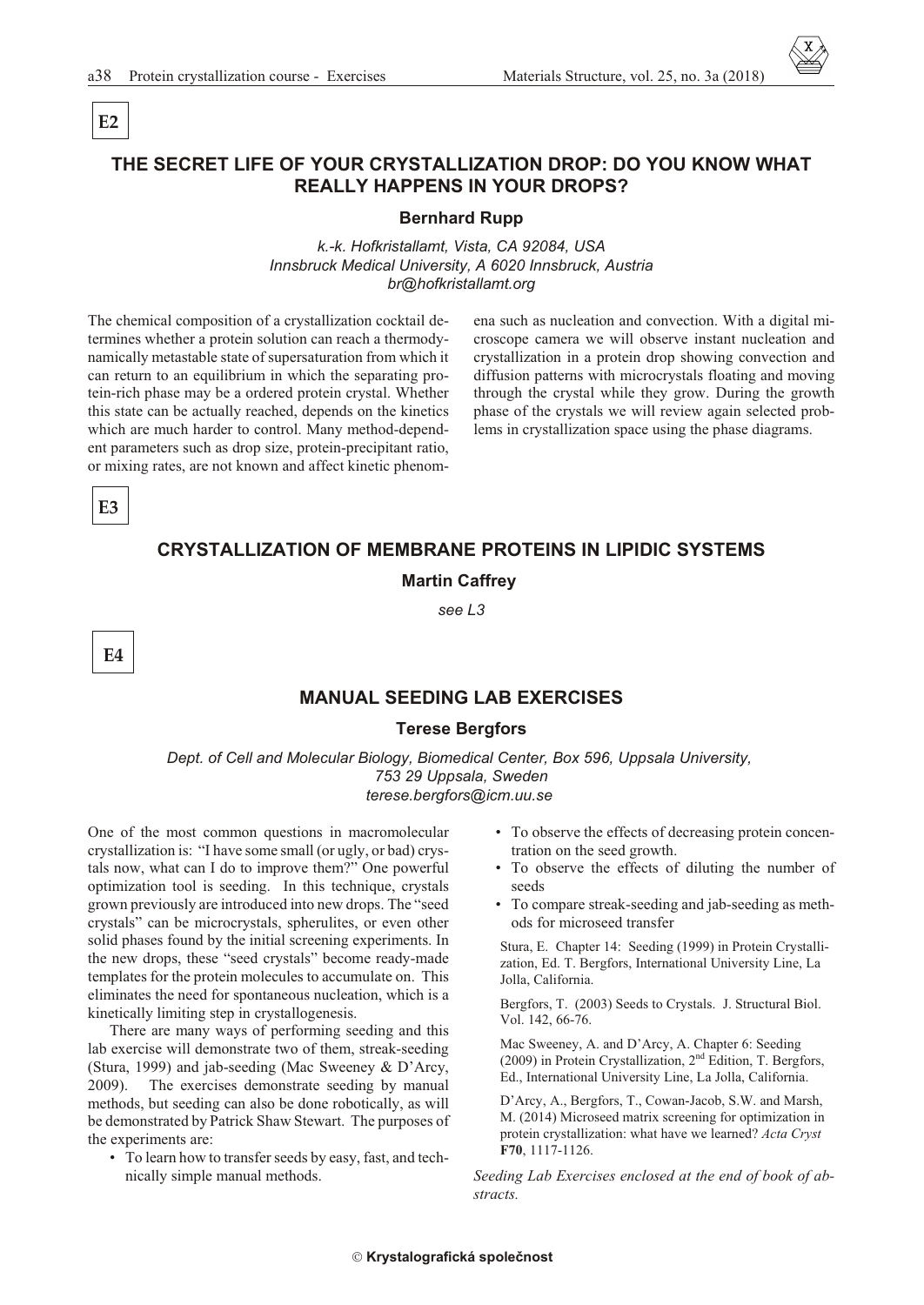

Materials Structure, vol. 25, no.3 a (2018) Protein crystallization course - Exercises a 39

# **CRYSTALLIZATION UNDER OIL - UNCONVENTIONAL CRYSTALLIZATION TECH NIQUES FOR SCREEN ING AND OPTIMISATION**

### **Na omi E. Chayen and Lata Govada**

*De part ment of Bio-Mo lec u lar Med i cine, Fac ulty of Med i cine, Im pe rial Col lege Lon don, Lon don SW7 2AZ, UK l.govada@im pe rial.ac.uk*

Dear Participants,

**E5**

I have written down some of the methods that I will talk about in the workshop in the form of exercises, to give you step by step protocols of setting up the experiments.

The methods are mostly for optimization – in cases that you get poor crystals that need improvement. Some can also be applied for screening as mentioned in the specific protocols.

These methods have been successful in yielding diffraction quality crystals of a variety of proteins in cases where conventional methodology failed. I have used lysozyme and trypsin as models in some of the protocols in order to have examples and results that you can see within a short time, but of course, the aim is to use these techniques with your problem proteins.

There is no magic bullet to solve all the crystallization problems however having a portfolio of different techniques is very helpful.

> GOOD LUCK! Naomi

*Exercises 1-7 enclosed at the end of book of abstracts.* 

**E6** 

# **CONVENTIONAL TECHNIQUES AND CRYSTALLIZATION OF OWN CRYSTALS**

# **¼ubica Urbániková<sup>1</sup> , José A. Gavira 2 , Jeroen Mesters 3**

<sup>1</sup> Institute of Molecular Biology, Slovak Academy of Sciences, Dubravska cesta 21, 845 51 Bratislava 45, Slovak Republic

*2 Laboratorio de Estudios Cristalográficos, IACT, CSIC - UUGR, Avd. de las Palmeras, 18100 Armilla (Granada), Spain*

<sup>3</sup> Institute of Biochemistry, University of Luebeck, Ratzeburger Allee 160 235 38 Luebeck, Gerrmany *lubica.urbanikova@savba.sk*

Crystallization of salts and proteins is based on the same physico-chemical principles: Supersaturated solutions are ther modynamically unstable and aim to reach equilibrium by the phase transition and exclusion of the excess of the sub stance by forming precipitate or crystals. The main difference between the crystallization of salts and proteins is based on protein properties, namely their limited stability, high flexibility and tendency to aggregate and denature. Formation of protein crystals is influenced by a large number of parameters which should be optimized to allow

forming and stabilisation of specific intermolecular interactions. Moreover, the limited amounts of highly purified proteins and necessity of large number of crystallization experiments led to designing of special micro-methods. Vapour diffusion using the hanging or sitting drop, batch method using oils and microdialysis are the traditional and most popular techniques used in protein crystallization. These methods will be used for crystallization of model and own proteins and their advantages will be discussed.

**E7**

# **EVALUATION OF CRYSTALLIZATION TRIALS WITH THE UVEX MICROSCOPE**

### **James Gordon**

*see L11*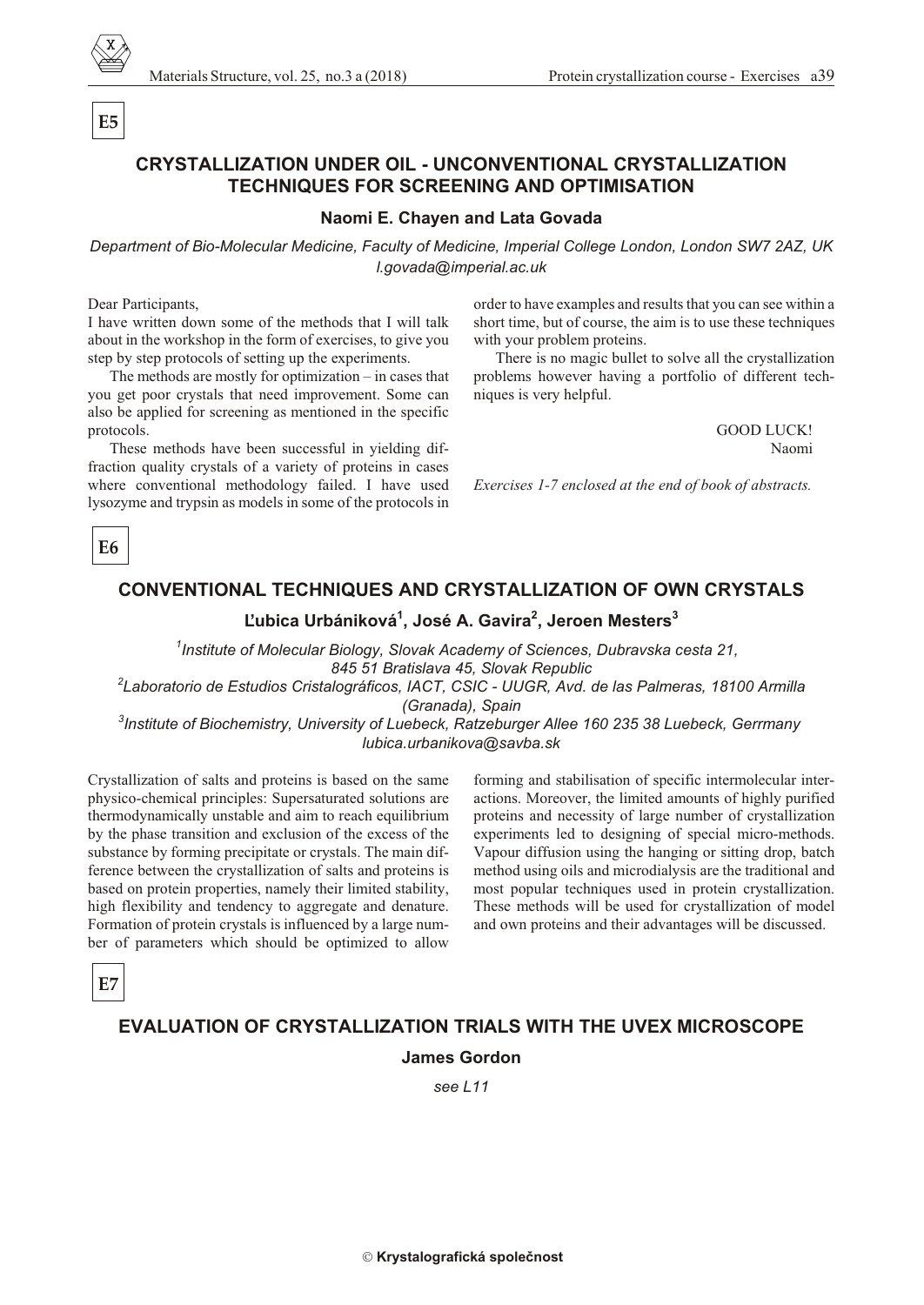**E8**

**E9**

# **RANDOM MICROSEED MATRIX-SCREENING**

### **Patrick Shaw Stewart**

*see L9*

## **PROTEIN CRYSTALLIZATION USING THE GCB**

#### **José A. Gavira**

*Laboratorio de Estudios Cristalográficos, IACT, CSIC - UUGR, Avd. de las Palmeras, 18100 Armilla (Granada), Spain, jgavira@iact.ugr-csic.es*

In counter-diffusion technique the solutions of protein and precipitant agent are set to diffuse against each other resulting in a spatial-temporal gradient of supersaturation along the length of the capillary. Unlike conventional techniques, different supersaturation conditions leading to protein precipitation, nucleation and crystal growth are obtained consecutively in a single experiment, screening a wide region of the phase diagram  $[1-4]$ .

Counter-diffusion has proved its ability to increase protein crystal quality and it is regularly used for optimization after initial crystallization conditions have been found with other techniques. In this practical we will test the potential of the capillary counter-diffusion technique for initial crystal lization screening in capillaries of 0.1 mm inner diameter (less than 300 nl for capillary of 40 mm length) and optimization in capillaries of 0.2 mm. We will do optimization of lysozyme or thaumatin crystals varying only protein concentration. The effect of protein concentration on crystal density and size should be observed. We will also discuss the used of gels in combination with the protein solution.

- 1. Gar cia-Ruiz, J., M. *Method. Enzymol.* 2003, *368*, 130-154.
- 2. Ng, J. D.; Gavira, J. A.; García-Ruiz, J. M., *Journal of Struc tural Bi ol ogy,* 2003, 142, 218-231.
- 3. Otálora, F.; Gavira, J. A.; Ng, J. D.; García-Ruiz, J. M., *Progress in Biophysics and Molecular Biology, 2009, 101,* 26-37.
- 4. Gonzalez-Ramirez, et al., CG&D, 2017, 17(12), 6780-6.

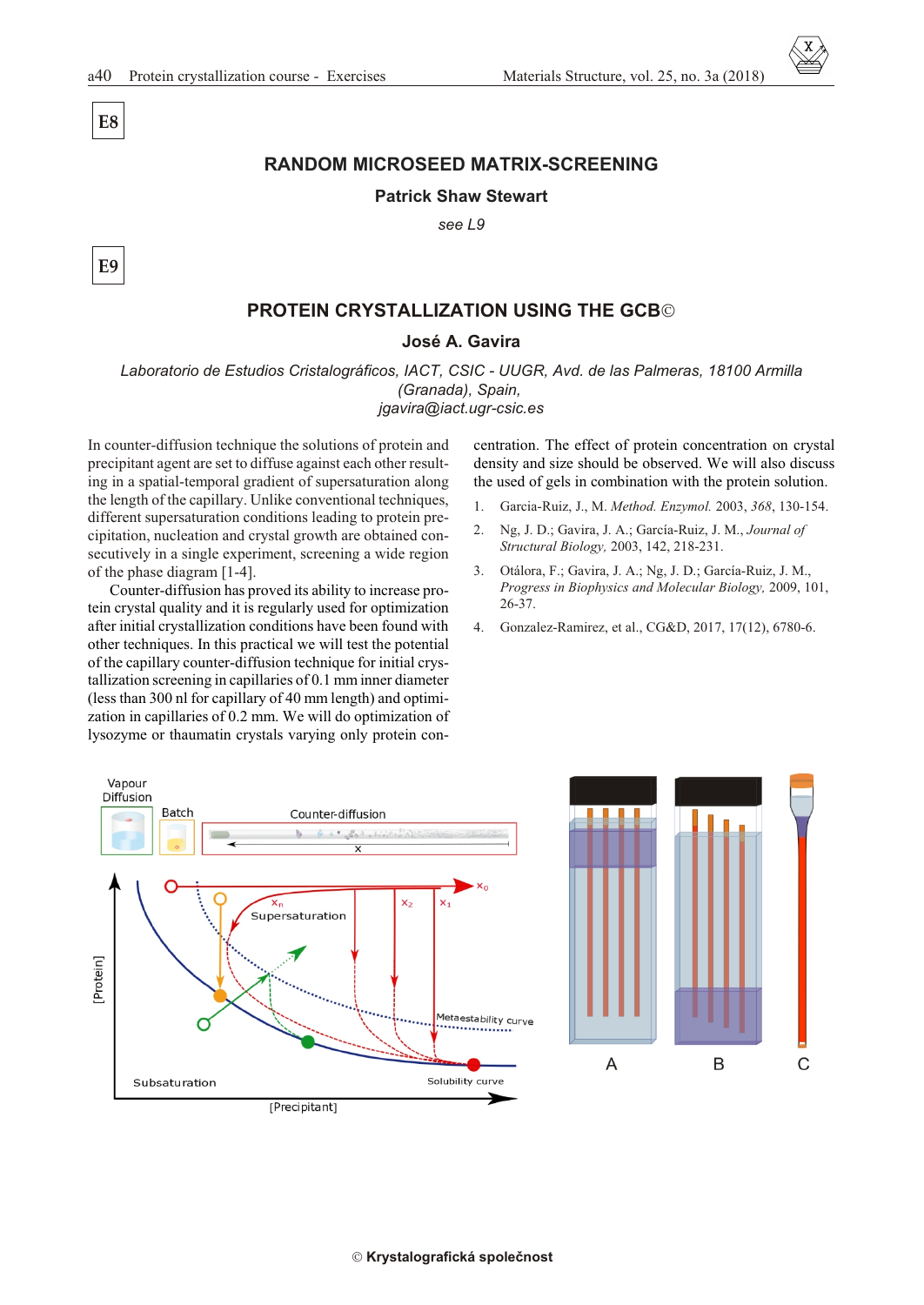

Protein crystallization course - Exercises a41

# PUBLICATION OF SCIENTIFIC RESULTS WITH EMPHASIS ON CRYSTALLIZATION **COMMUNICATIONS**

#### **Howard Einspahr**

IUCr Journals, 67 Green Avenue, Lawrenceville, New Jersey 08648 USA hmeinspahr@yahoo.com

The demonstrator will be available  $(1)$  to consult on all matters related to drafting and publishing of crystallography papers and (2) to demonstrate new web pages designed to help authors. This can include actual editing of draft manuscripts brought by participants. Participants who would like help with drafts should visit the new web pages

for authors at http://publbio.iucr.org. If you have not registered with the World Directory of Crystallographers, which is required for access, you may do so at http://www.jucr.org/people/wdc/help/online-services.

E11

E10

# **FROM THE BIOMOLECULE SOLUTION TO ITS 3D STRUCTURE IN A MICROFLUIDIC CHIP**

### **Claude Sauter**

Architecture et Réactivité de l'ARN, Université de Strasbourg, Institut de Biologie Moléculaire et Cellulaire (IBMC – CNRS). 15 rue René Descartes, 67084 Strasbourg, France c.sauter@ibmc-cnrs.unistra.fr

Microfluidic devices offer many advantages for crystal growth: they can easily handle nano-volumes of solutions and have been used to miniaturize crystallization methods such as batch, free interface diffusion, counter-diffusion or dialysis. Thus, they provide a very efficient parallelization of crystallization assays for high throughput screening applications. In addition, due to their small cross-section, microfluidic channels and chambers constitute convection-less environments that are a priori favorable to the growth of high quality crystals. Finally, some of these microfluidic chips have been designed to be compatible with the in situ crystal analysis by X-ray diffraction (Pinker et al. 2013).

Different microsystems, their manufacturing processes and function will be presented during practical work. The

participants will have the opportunity to crystallize a model protein in a ChipX microsystem, which implements the method of counter-diffusion. In this experiment, the protein sample  $(3 \mu l)$  is first loaded in the chip inlets to fill eight microchannels (V=300 nl). Then, 5  $\mu$ l of crystallization cocktail (crystallant solution) are loaded in the reservoirs at the other extremity. The crystallants diffuse into the channels to trigger crystallization.

Pinker F, Brun M, Morin P, Deman AL, Chateaux JF, Oliéric V, Stirnimann C, Lorber B, Terrier N, Ferrigno R & Sauter C. ChipX: a novel microfluidic chip for counter-diffusion crystallization of biomolecules and in situ crystal analysis at room temperature. Crystal Growth & Design  $(2013), 13: 3333 - 3340.$ 



#### Krystalografická společnost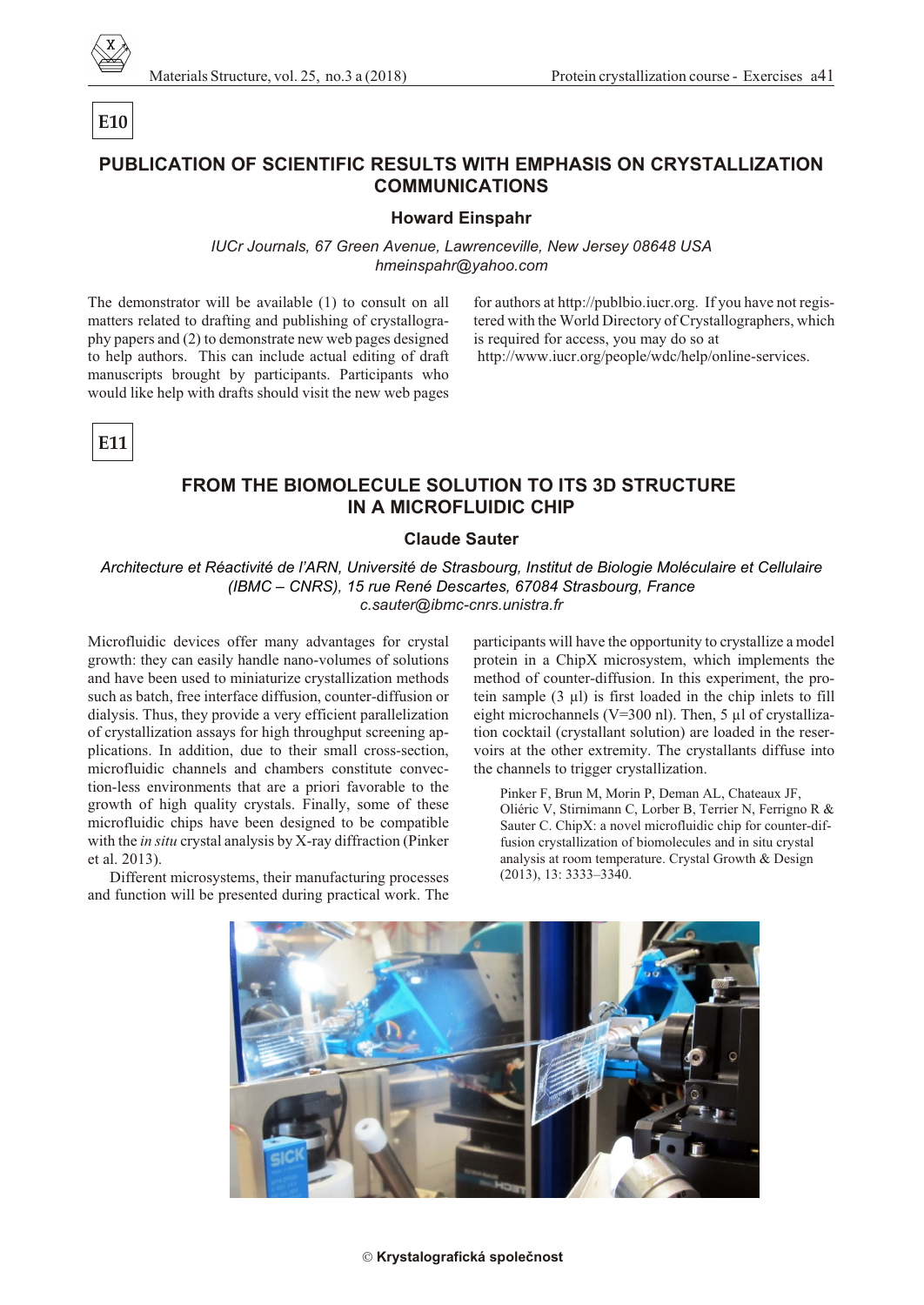# **PRACTICAL CONSIDERATIONS FOR THE CRYSTALLIZATION OF PROTEIN-NUCLEIC ACID COMPLEXES**

**Christian Biertümpfel** 

see 1.22

E<sub>13</sub>

E12

### **DYNAMIC LIGHT SCATTERING**

### K. Dierks, A. Meyer, A. Eckhardt

#### XtalConcepts GmbH, Schnackenburgallee 13, 22525 Hamburg, Germany

After purification, a biological macromolecular might not be in the desired aggregation state or a biologically relevant complex of molecules might not have formed. Some buffer conditions might support complex formation apart from its natural environment but often such conditions are unknown. With the *in situ* Dynamic light scattering *(in situ*) DLS) [1,2] method, smallest sample volumes and a huge number of samples become accessible. It is a non-invasive technique that can provide detailed information about the state of aggregation and the absolute size of a target protein. Application of this advanced DLS method provides a time, material and manpower efficient way to qualify samples for subsequent structure determination methods e.g. single particle cryo-EM, SAXS, NMR and crystallization.

The promoted approach ensures an appropriate particle size and size distribution on a sample carrier e.g. cryo-EM grid or NMR-tube, based on radius distribution measurements in 500 nl aliquots shortly before loading the sample on such a sample carrier. The droplet is stored in a standard "microbatch" plate under paraffin oil to prevent evaporation. Particle size and aggregation state determination is conducted directly in wells. The determined radius distribution in this aliquot represents what you'll find on the grid or in your NMR tube if the sample transfer and freezing procedure worked as intended. If the particles determined by DLS show sizes of oligomers or aggregation, this is what later will be find on the grid when applying e.g. cryo-EM.

For identification of conditions supporting complex formation and preventing aggregation, a screening of various buffer conditions might be applied. This is achieved by mixing a sample with a specially designed set of buffers and additives systematically on sample aliquots as small as 100 nl. This approach results in many conditions (usually 96) far exceeding the capacities of standard DLS and most sample carriers. The aim is to identify the (few) conditions that stabilize the desired macromolecular complex. Most of the applied conditions have a negative effect on the sample, leading to a very inefficient usage of cryo-EM, NMR, SAXS and crystallization when all samples would be investigated. Here in situ DLS is a key technology to select conditions as well.

- $\mathbf{1}$ SpectroLight 600 an in situ DLS system, see www.xtal-concepts.de/.
- J. Birch, D. Axford, J. Foadi, A. Meyer, A. Eckhardt, Y.  $2^{1}$ Thielmann, I. Moraes, in press (2018).

User guides for the DLS System and SPL600 sytem are enclosed at the end of book of abstracts.

E14

#### TRACE FI UORESCENT LABELING FOR PROTEIN CRYSTALLIZATION SCREENING

### Crissy L. Tarver, Marc L. Pusey

University of Alabama, Huntsville, AL 35806, USA

The use of trace fluorescent labeling can be a powerful diagnostic when evaluating the results from one's crystallization screening plates. To use the method, the protein must first be labeled with a reactive fluorescent probe. A procedure has been developed that limits the amount of protein that is derivatized to the desired  $\sim 0.1$  to 0.5 % levels and that can be comfortably carried out within 15 minutes. In essence, the process it to prepare a solution having a slightly higher concentration of your protein than will be used for the crystallization experiments. An aliquot of this,

typically 10% of the volume, is removed and buffer exchanged to put the protein into a suitable reaction buffer. This is reacted with a small volume of the fluorescent dye, then buffer exchanged back to the original crystallization buffer conditions. The derivatized protein is then added back to the original solution and the volume adjusted to give the labeled protein at the final desired total protein crystallization concentration. Once the plate has been set up, one needs a method for fluorescently viewing the results. We have developed a low-cost imaging method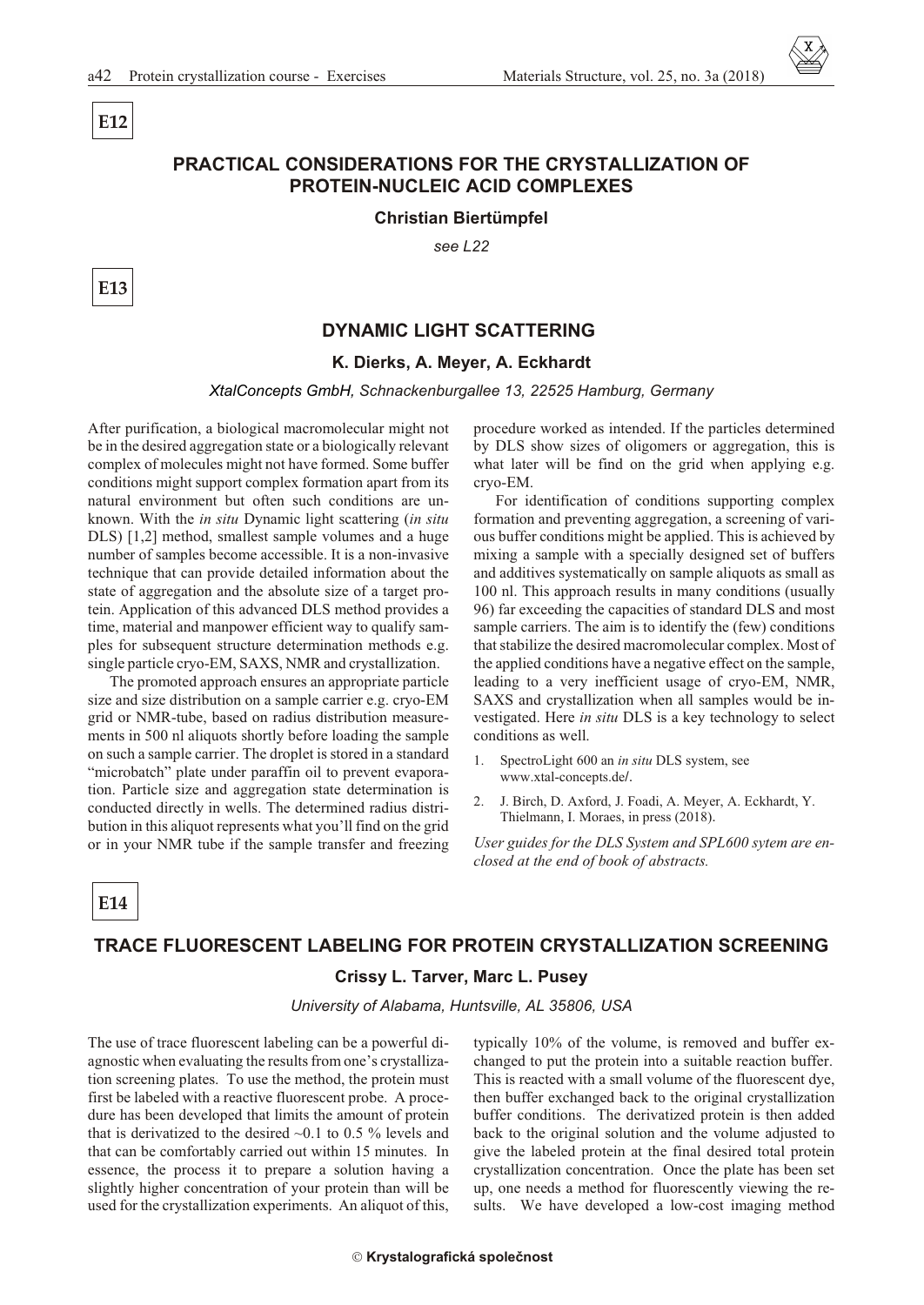

as how and where to obtain and/or prepare the materials for

1. Crissy L. Tarver and Marc Pusey (2017). *A low-cost method for visible fluorescence imaging.* Acta Cryst. F

based on using the camera on a smart-phone that can be implemented for as little as  $$25 - $35$  [1]. The demonstration will show cover how to carry out the fluorescent labeling procedure and how to do the fluorescent imaging, as well

 **E15**

**E16**

73:657-663.

# **HOW TO PERFORM DIFFRACTION EXPERIMENT?**

both.

**Vernon Smith**

*see L28*

## **TUTORIAL FOR SINGLE PARTICLE CRYO-EM DATA PROCESSING**

### **Eva Cunha**

*Structural Biology and Drug Discovery Group, Norwegian Centre for Molecular Medicine (NCMM), Nordic EMBL Partnership, University of Oslo* 

We will cover the recently revolutionized technique of Cryo-EM whose leading developers were awarded the Nobel prize in Chemistry in 2017. The recent "resolution revolution" in cryo-EM, driven by developments in instrumentation such as direct detectors and the Volta phase plate, coupled with major improvements in data analysis, has put Cryo-EM at the forefront of structural biology, a novel method for attaining high-resolution models of difficult targets (low yield, moderately flexible). Since 2015, several records have been achieved with the highest resolution structure reported so far for glutamate dehydrogenase (soluble protein, 1.8  $\AA$ ), anthrax toxin (membrane

protein, 2.9 Å) and hemoglobin (only 64 kDa, 3 Å). Another advantage is the possibility of studying glycosylated proteins as well as the option of reconstituting membrane proteins into nanodiscs, providing a protein-enclosed lipid bilayer and thus a more native-like environment as opposed to detergents.

We will cover the practical aspects of data processing for single particle cryo-EM. Using the Relion pipeline, we will go over CTF estimation; manual and automated particle picking, particle extraction, 2D classification, initial model generation and 3D classification.

# **E17**

**E18**

# AD VANCED AND NON-CONVENTIONAL METHODS FOR CONTROLLING THE SIZE **AND THE SHAPE OF PROTEIN CRYSTALS**

**Abel Moreno**

*see L20*